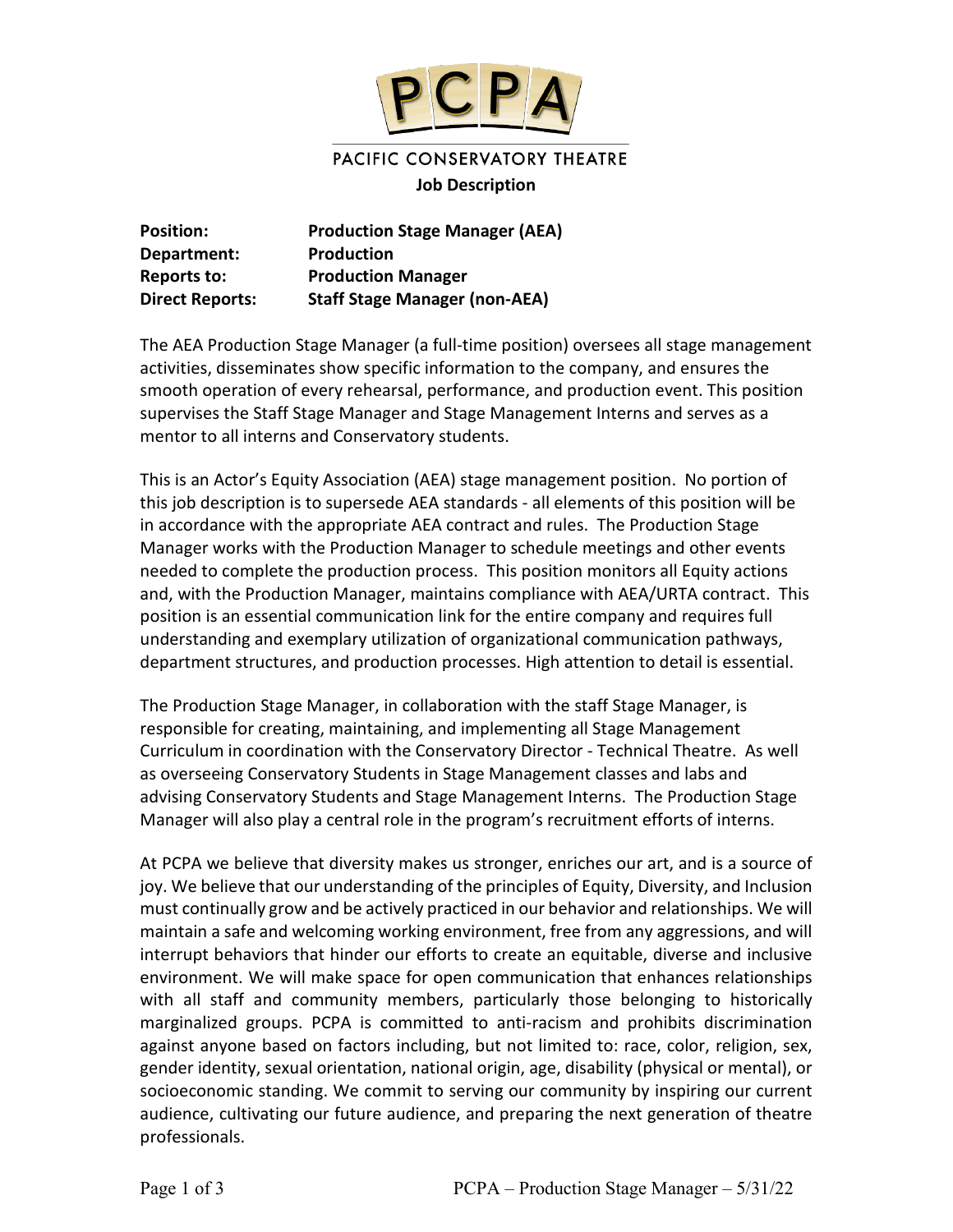#### **Examples of Duties:**

- Executes all rehearsal/performance elements of production schedules, including communication through digital and physical callboards and other means to communicate with the entire company.
- Specific production responsibilities such as running rehearsals and calling shows as necessary and providing direct oversight of technical rehearsals.
- Maintains the artistic integrity and intention of the play, consistent and sensitive relationship to the live performance.
- Attends selected pre-production meetings within the framework of the resident company when appropriate schedule balance is possible.
- Coordinates the dissemination of show specific information to the company.
- Maintains stock of rehearsal/performance supplies and materials, i.e. scripts, spike tape, flashlights, first aid supplies, etc.
- Models and upholds professional standards.
- In collaboration with the Staff Stage Manager supervises Conservatory Technical Theatre Training students and interns in the Stage Management labs and classes.
- Manages the selection of Stage Management interns in conjunction with the Production Manager and Conservatory Director - Technical Theatre.
- Teaches Stage Management-specific curriculum to Conservatory Technical Theatre training students, and interns through the internship lab classes, and may teach other classes as assigned.
- Evaluates student performance and assesses student progress for Conservatory classes and labs.
- Serves as an Academic Advisor to Conservatory Students and Professional Interns, and mentor to Stage Management-focused Students.
- Attends Tech Faculty meetings, Production meetings, and Technical Rehearsals and Previews as required.
- Communicates student issues to the Conservatory Director Technical Theatre and the Production Manager.
- Maintains a safe and clean rehearsal and office environment in compliance with PCPA guidelines.
- Promotes a commitment to anti-racism, Equity, Diversity, and Inclusion in all areas of PCPA.
- Attends EDI, sexual harassment, anti-bias, anti-racist, and other Human Resource trainings and workshops.
- Works in a manner consistent with understanding and demonstrating inclusive behaviors; maintains a safe and welcoming working environment, free from any aggressions; and interrupts behaviors that hinder PCPA's equity, diversity and inclusion efforts.
- Disclaimer: This description reflects managements of essential functions, it does not proscribe or restrict the tasks that may be assigned.

#### **Qualifications:**

- Working knowledge of all aspects of the theatre production and technical, as well as performance.
- Excellent communication skills written, oral, and visual.